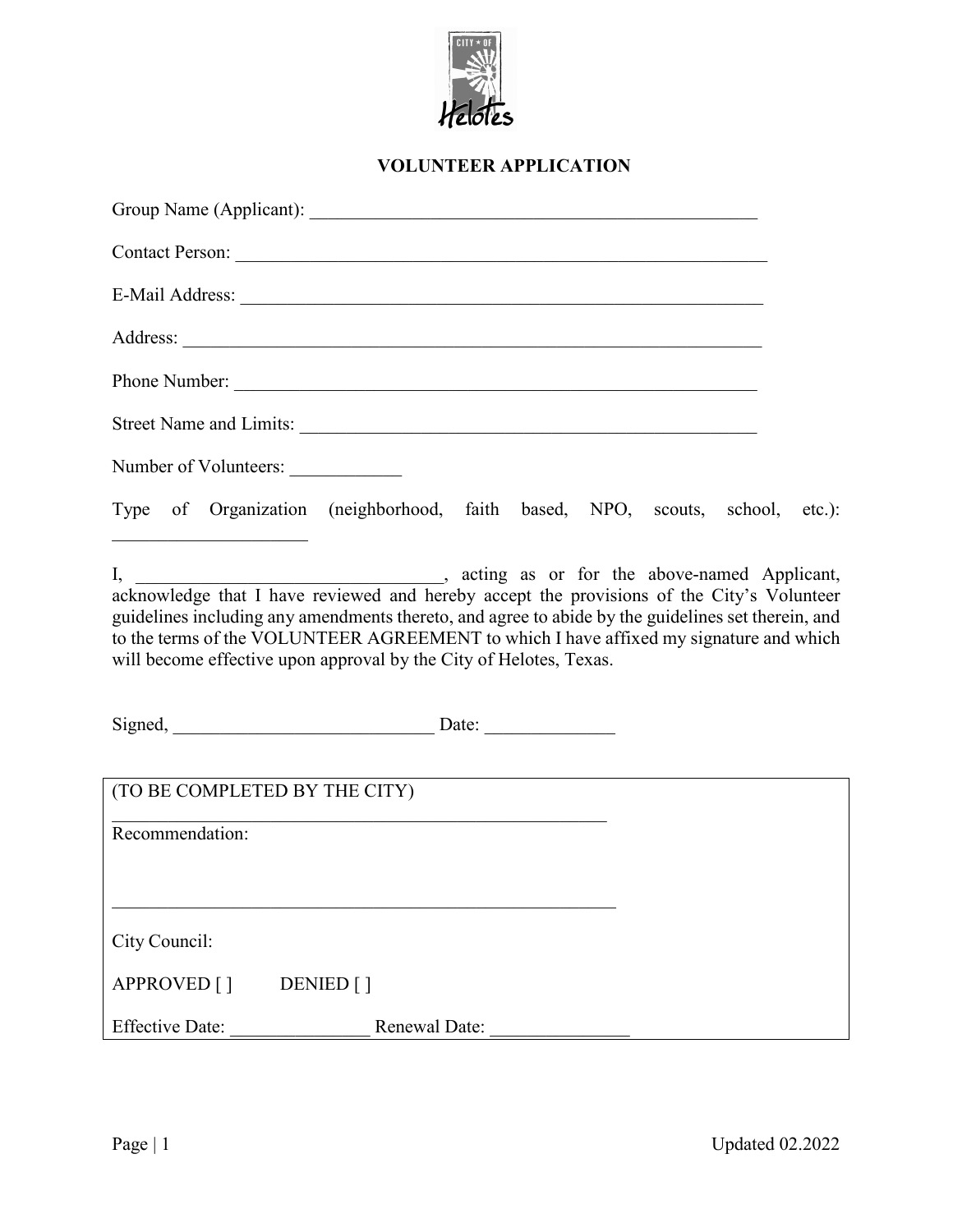

#### **City of Helotes VOLUNTEER Safety Guidelines**

#### **A CLEAN CITY IS IMPORTANT – YOUR SAFETY IS MORE IMPORTANT**

THE FOLLOWING TIPS ARE SHARED TO HELP YOU MAKE YOUR VOLUNTEER PROJECT SAFE AND ENJOYABLE

### **REVIEW THESE GUIDELINES WITH ALL VOLUNTEERS PRIOR TO EVERY EVENT:**

- Make sure that all volunteers are familiar with these safety precautions.
- All group members must wear an ANSI Class II Safety vest (neon orange reflective vest) during cleanup projects.
- Consider attire to avoid sunburn and insect bites.
- Drink plenty of water to avoid dehydration.
- Wear light-colored clothing, heavy gloves, sturdy shoes or boots, and a hat.
- Wear long pants and long-sleeved shirts.
- Safety glasses (or plastic lens sunglasses) are recommended for eye protection.
- Wear highly visible safety vests.
- Have a first-aid kit on hand.
- Have a cellular phone on hand.
- Use a buddy system and look out for each other. Carefully supervise children in the group.
- Stay alert.
- Work during daylight and non-peak traffic hours.
- Stop work if the weather gets bad.
- Do not over-exert yourself, especially on hot days.
- Do not attempt to handle hazardous substances (car batteries, pesticide containers).
- Avoid any sharp objects. Do not pick up syringes- please contact **Helotes Police Department at (210) 695-3087.**
- Avoid noxious weeds (poison ivy, poison oak).
- Avoid areas where snakes or stinging insects may be located.
- Stay clear of mowing and construction activities.
- Don't overload bags or attempt to lift too much weight. Large, heavy, or bulky materials should be marked and left for pickup.
- Don't horseplay or do anything that will distract other volunteers.
- Don't leave children or pets in vehicles at cleanup sites.
- Be sure to thoroughly wash your hands after you are finished.
- Use common sense and be alert.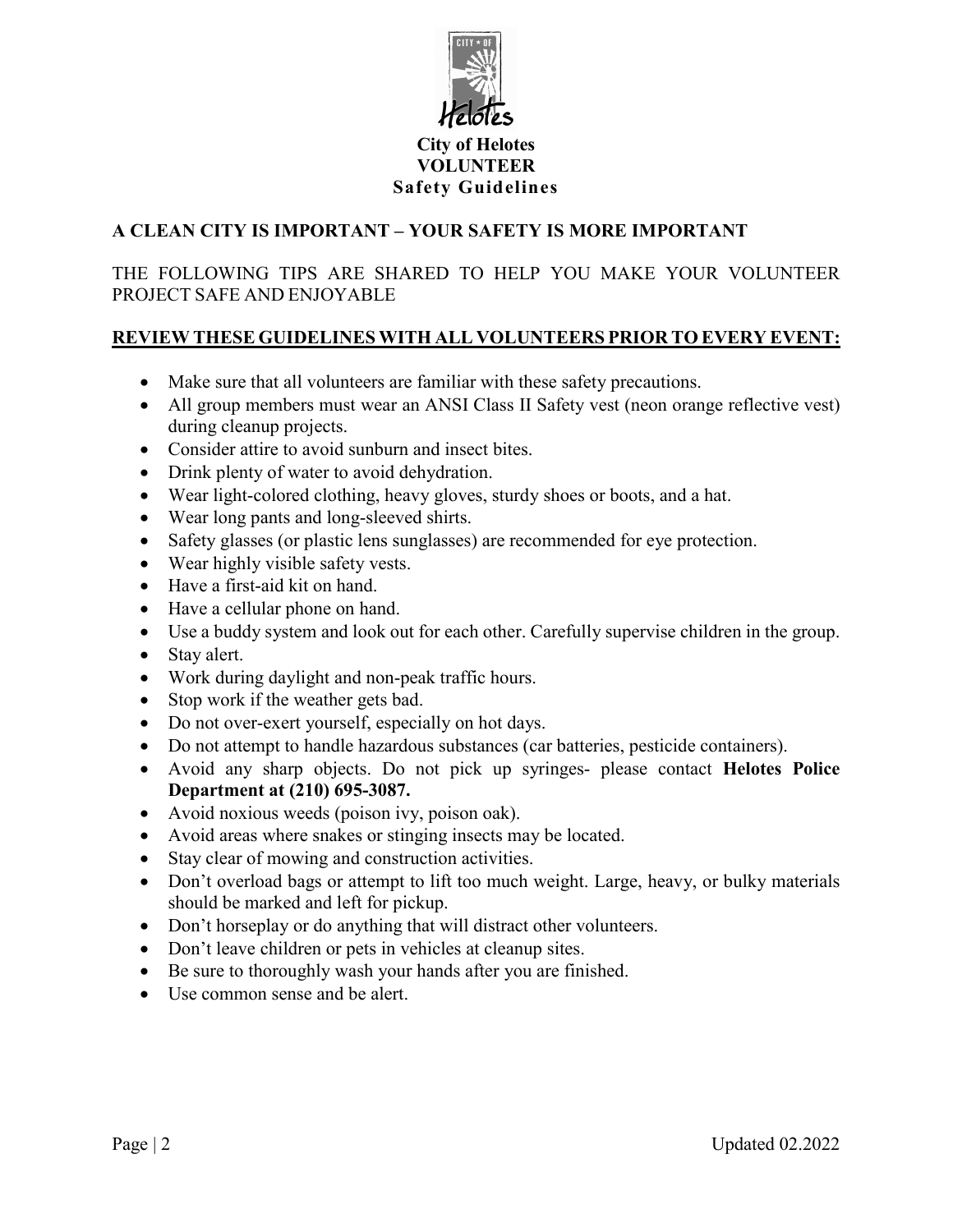

## **City of Helotes VOLUNTEER Completion Form**

| Organization Information                                                                                                |  |
|-------------------------------------------------------------------------------------------------------------------------|--|
|                                                                                                                         |  |
|                                                                                                                         |  |
| <b>Contact Person Information</b>                                                                                       |  |
|                                                                                                                         |  |
|                                                                                                                         |  |
| Clean-up Information                                                                                                    |  |
| Clean-Up Date: No. of Volunteers:                                                                                       |  |
|                                                                                                                         |  |
| Clean-up event this year: $\Box$ 1 <sup>st</sup> $\Box$ 2 <sup>nd</sup> $\Box$ 3 <sup>rd</sup> $\Box$ 4 <sup>th</sup> . |  |
| Comments                                                                                                                |  |
|                                                                                                                         |  |
|                                                                                                                         |  |

Please mail, fax, or e-mail this form within two weeks after the date of the event.

City of Helotes P.O. Box 507 Helotes, TX 78023 Fax: (210) 695-2123 E-mail: cisecty@helotes-tx.gov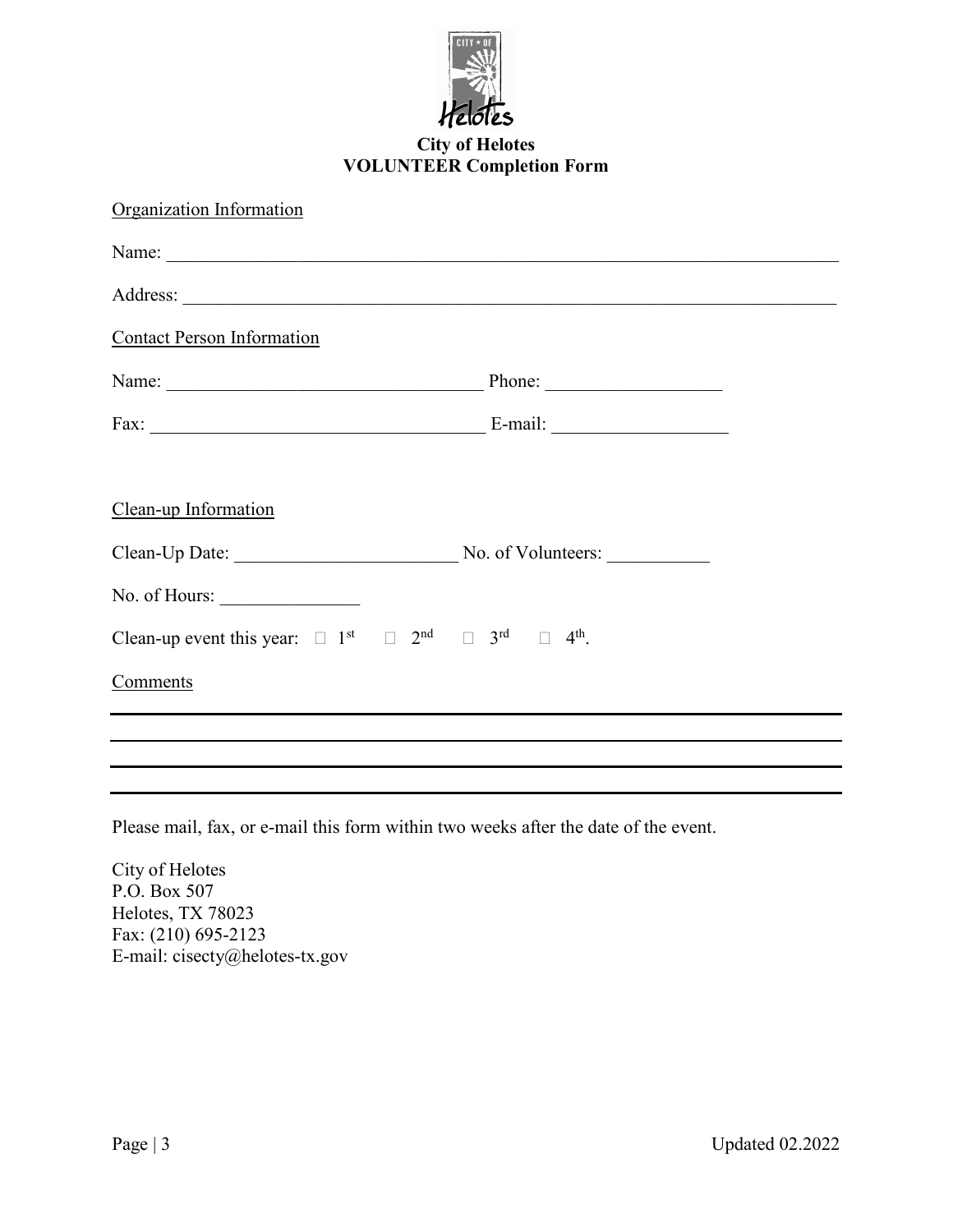

# PARTICIPATING GROUP MEMBERS (Please Print)

| Group Liaison | Telephone No. |
|---------------|---------------|
|               |               |
|               |               |
|               |               |
|               |               |
|               |               |
|               |               |
|               |               |
|               |               |
|               |               |
|               |               |
|               |               |
|               |               |
|               |               |
|               |               |
|               |               |
|               |               |
|               |               |
|               |               |
|               |               |
|               |               |
|               |               |
|               |               |
|               | -             |
|               |               |
|               | -             |
|               |               |
|               |               |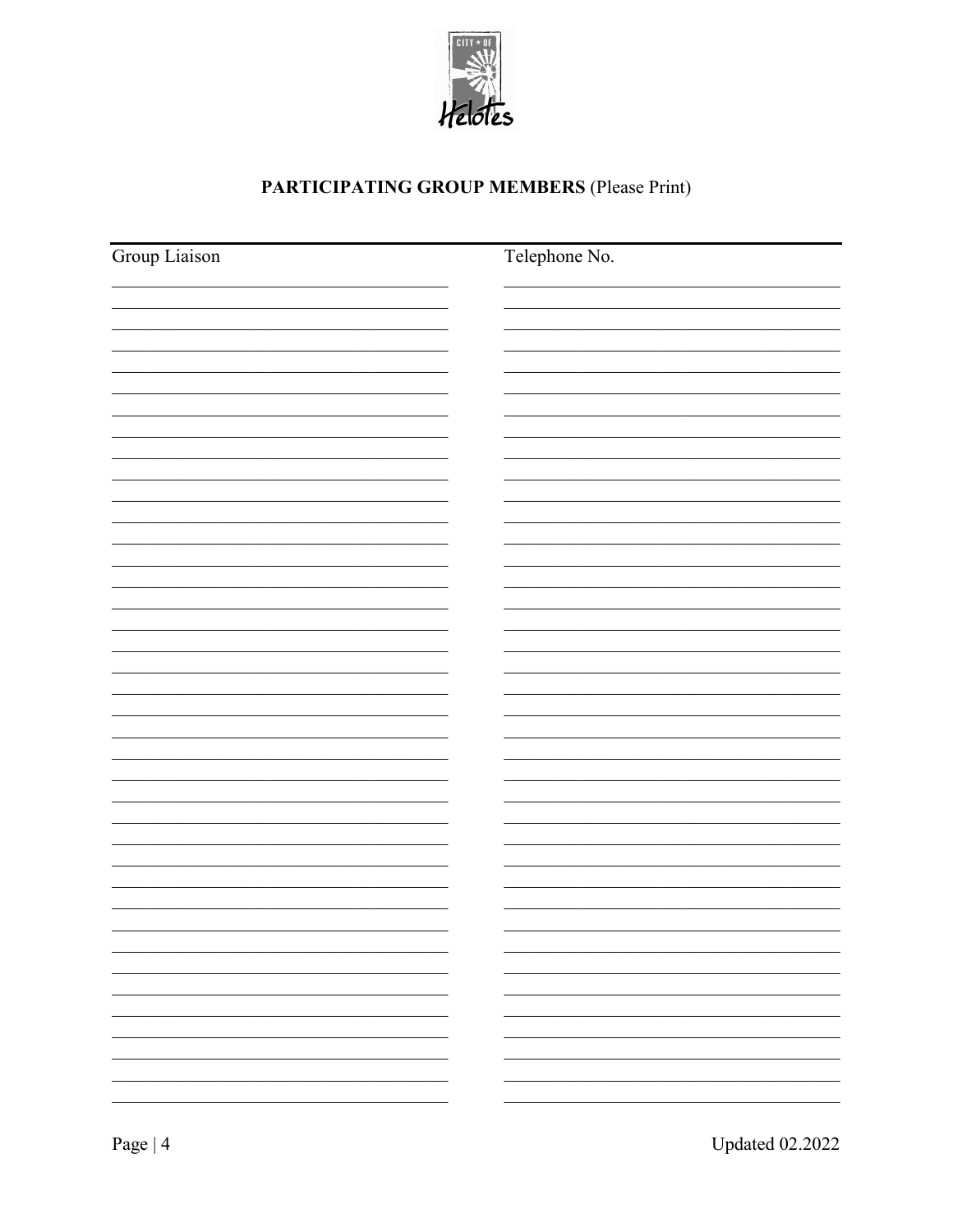

#### **VOLUNTEER**

#### **COVENANT NOT TO SUE AND AGREEMENT TO HOLD HARMLESS**

1. **I, \_\_\_\_\_\_\_\_\_\_\_\_\_\_\_\_\_\_\_\_\_\_\_\_\_\_\_\_\_\_\_\_\_\_\_\_\_\_\_\_\_\_\_\_\_\_\_\_\_\_\_\_\_\_\_\_\_\_\_\_\_\_\_\_\_\_\_,**

[Print Name: First M.I. Last] in consideration of the opportunity to participate in the City of Helotes' Volunteer Program, conducted in Bexar County, Texas, **HEREBY RELEASE, WAIVE, DISCHARGE, AND COVENANT NOT TO SUE, AND AGREE TO HOLD HARMLESS** for any and all purposes the City of Helotes, its agents, officers, employees, volunteers and assigns (herein referred to as "RELEASEES") **FROM ANY AND ALL LIABILITIES, CLAIMS, DEMANDS, OR INJURY, INCLUDING DEATH**, that may be sustained by me during, as a result of or arising from my participation in and/or access to the Volunteer Program, **WHETHER CAUSED BY THE NEGLIGENCE OF THE RELEASEES OR OTHERWISE**.

2. In the event that I use any property or equipment of the City of Helotes, **I HEREBY VOLUNTARILY ASSUME FULL RESPONSIBILITY FOR ANY RISKS OF LOSS, PROPERTY DAMAGE, OR PERSONAL INJURY, INCLUDING DEATH**, that may be sustained as a result of or arising from my use of said equipment or property, **WHETHER SUCH LOSS, DAMAGE, OR INJURY IS CAUSED BY THE NEGLIGENCE OF RELEASEES OR OTHERWISE**.

3. I am fully aware that there are inherent risks involved in my participation in the Volunteer Program which can result in serious physical injury, death, and/or damage to property. **I VOLUNTARILY ASSUME FULL RESPONSIBILITY FOR ANY RISKS, KNOWN OR UNKNOWN, OF LOSS, PROPERTY DAMAGE OR PERSONAL INJURY, INCLUDING DEATH**, that may be sustained as a result of or arising from my participation in and/or access to the Volunteer Program, **WHETHER CAUSED BY THE NEGLIGENCE OF RELEASEES OR OTHERWISE**. **I FURTHER AGREE TO HOLD HARMLESS THE RELEASEES FOR ANY LOSS, LIABILITY, DAMAGE, OR COSTS, INCLUDING COURT COSTS AND ATTORNEY'S FEES**, that may occur as a result of or arising from my participation in the Volunteer Program.

4. It is my express intent that this Covenant Not to Sue and Agreement to Hold Harmless shall bind the members of my family and spouse if I am alive, and my heirs, assigns, and personal representatives, if I am deceased, and shall be governed by the laws of the State of Texas.

5. In signing this Covenant Not to Sue and Agreement to Hold Harmless, I acknowledge and represent that I have read the foregoing Covenant Not to Sue and Agreement to Hold Harmless, understand it and sign it voluntarily as my own free act and deed; no oral representations, statements, or inducements apart from the foregoing agreement that has been reduced to writing have been made. I execute this document for full, adequate, and complete consideration fully intending to be bound by the same, now and in the future.